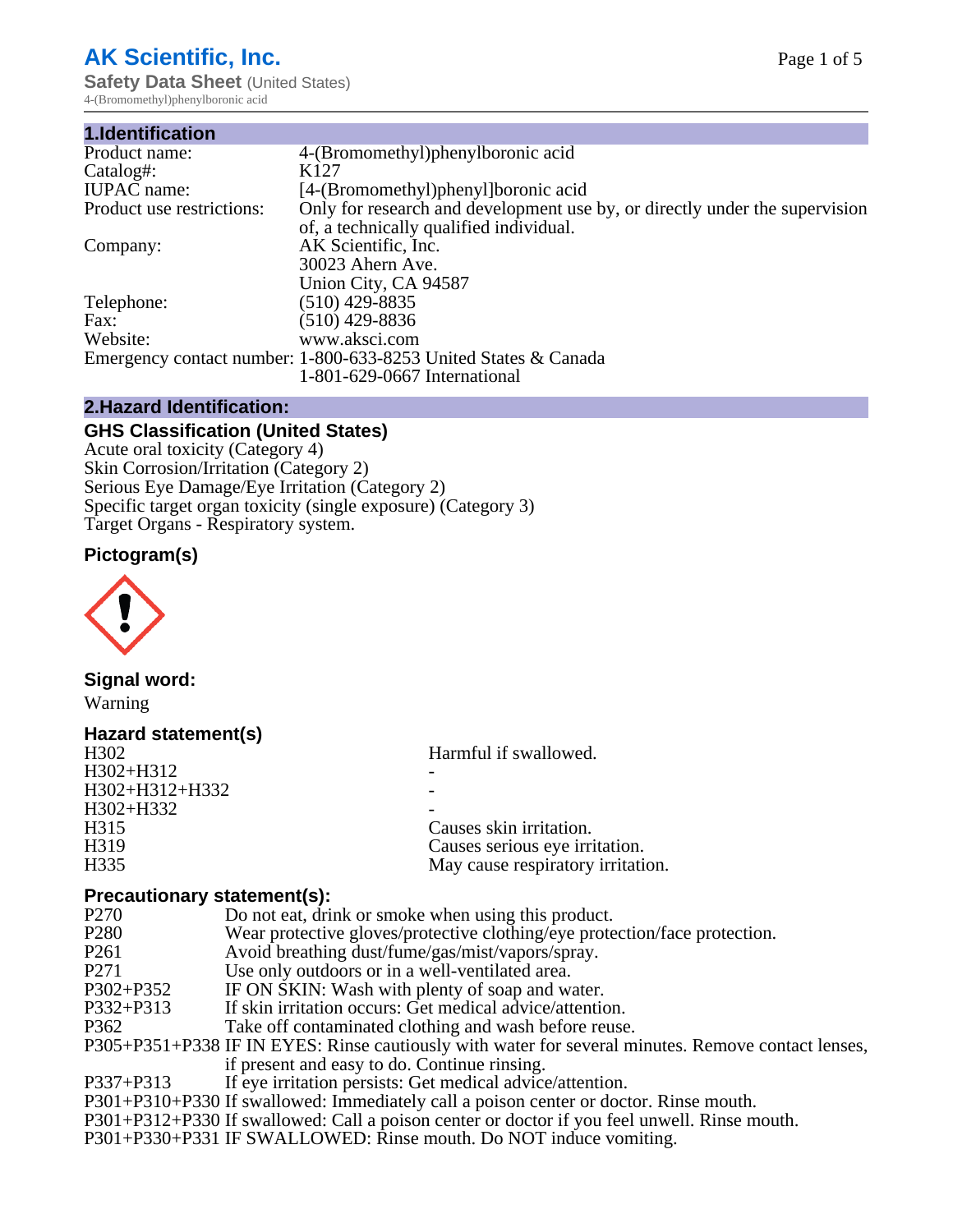| P330             | Rinse mouth.                                                       |
|------------------|--------------------------------------------------------------------|
| $P403 + P233$    | Store in a well-ventilated place. Keep container tightly closed.   |
| P405             | Store locked up.                                                   |
| P <sub>503</sub> | Notice to users: Disposal restrictions apply.                      |
| <b>P501</b>      | Dispose of contents/container to an approved waste disposal plant. |
|                  |                                                                    |

## **Hazards not otherwise classified (HNOC) or not covered by GHS:**

None

| 3. Composition/Information on Ingredients |
|-------------------------------------------|
|                                           |

| Synonyms: | Not available. |
|-----------|----------------|
| $CAS#$ :  | 68162-47-0     |
| Purity:   | 98%            |
| EC:       | Not available. |

# **4. First Aid Measures**

**General Information:** Immediately remove any clothing contaminated by the product. Move out of dangerous area. Consult a physician and show this safety data sheet.

**Inhalation:** Move person to fresh air. If not breathing, give artificial respiration. If breathing is difficult, give oxygen. Obtain medical aid.

**Skin contact:** Immediately flush skin with running water for at least 15 minutes while removing contaminated clothing and shoes. Wash clothing before reuse. Obtain medical aid immediately.

**Eye contact:** Immediately flush open eyes with running water for at least 15 minutes. Obtain medical aid immediately.

**Ingestion:** Do NOT induce vomiting without medical advice. Rinse mouth with water. Never administer anything by mouth to an unconscious person. Obtain medical aid immediately.

**Most important symptoms and effects, both acute and delayed:** No further information available. Please see sections 2 and 11.

**Indication of any immediate medical attention and special treatment needed:** No further information available.

# **5. Fire Fighting Measures**

**Suitable extinguishing media:** Use water spray, dry chemical, carbon dioxide, or chemical foam. **Specific hazards arising from the chemical:** Carbon oxides, Boron oxides, Hydrogen bromide. **Advice for firefighters:** As in any fire, wear a NIOSH-approved or equivalent, pressure-demand, self-contained breathing apparatus and full protective gear. During a fire, irritating and highly toxic gases may be generated by thermal decomposition or combustion.

# **6. Accidental Release Measures**

**Personal precautions, protective equipment and emergency procedures:** Wear protective equipment and keep unprotected personnel away. Ensure adequate ventilation. Remove all sources of ignition. Prevent further leak or spill if safe to do so. For personal protective equipment, please refer to section 8.

**Environmental precautions:** Do not let product enter drains, other waterways, or soil.

**Methods and materials for containment and cleaning up:** Prevent further leak or spill if safe to do so. Vacuum, sweep up, or absorb with inert material and place into a suitable disposal container. Consult local regulations for disposal. See section 13 for further disposal information.

**7. Handling and Storage**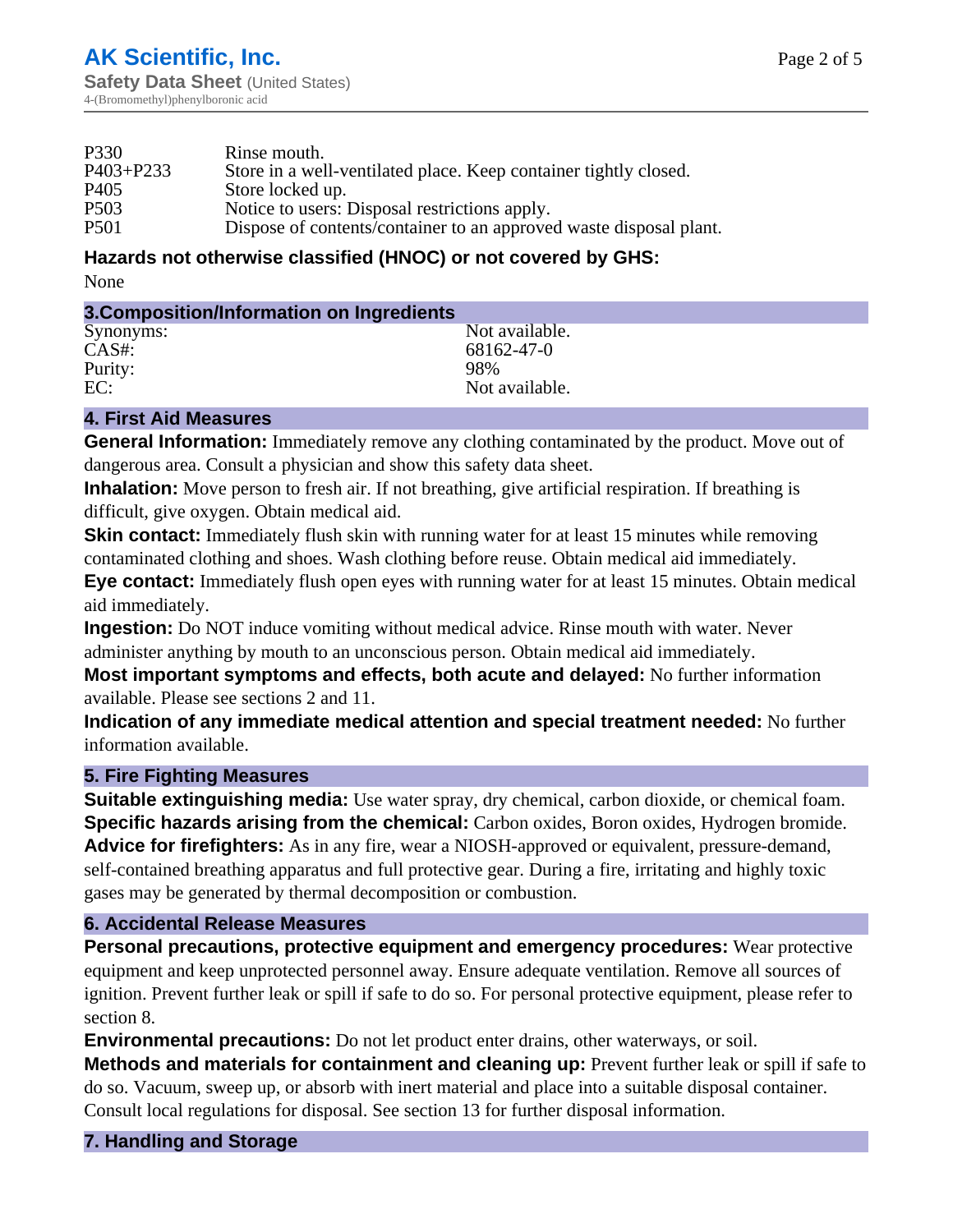**Precautions for safe handling:** Avoid contact with skin, eyes, and personal clothing. Wash hands thoroughly after handling. Avoid breathing fumes. Use only with adequate ventilation. Wear suitable protective clothing, gloves, and eye/face protection. Keep away from sources of ignition. Minimize dust generation and accumulation. Keep container tightly closed. Open and handle container with care. Do not eat, drink, or smoke while handling.

**Conditions for safe storage, including any incompatibilities:** Store in a tightly-closed container when not in use. Store in a cool, dry, well-ventilated area away from incompatible substances. Keep away from sources of ignition. ,Store long-term at 2-8°C.

## **8. Exposure Controls/Personal Protection**

#### **Exposure limits:**

| OSHA PEL:  | Not available. |
|------------|----------------|
| NIOSH REL: | Not available. |
| ACGIH TLV: | Not available. |

**Appropriate engineering controls:** Avoid contact with skin, eyes, and clothing. Wash hands before breaks and immediately after handling the product. Facilities storing or utilizing this material should be equipped with an eyewash fountain. Use adequate general and local exhaust ventilation to keep airborne concentrations low.

## **Personal protection**

| Eyes:        | Based on an evaluation of the eye or face hazards present, wear chemical splash-resistant              |
|--------------|--------------------------------------------------------------------------------------------------------|
|              | safety glasses or goggles with side protection. A face shield may be appropriate in some               |
|              | workplaces. Use eyewear tested and approved under appropriate government standards                     |
|              | such as OSHA 29 CFR 1910.133 or EU EN166.                                                              |
| Hands:       | Wear gloves selected based on an evaluation of the possible hazards to hands and skin,                 |
|              | the duration of use, the physical conditions of the workplace, and the chemical resistance             |
|              | and physical properties of the glove material.                                                         |
|              | Skin and body: Protective clothing must be selected based on the hazards present in the workplace, the |
|              | physical environment, the duration of exposure, and other factors. No fabric can provide               |
|              | protection against all potential hazards; therefore it is important to select the appropriate          |
|              | protective clothing for each specific hazard. At the minimum, wear a laboratory coat and               |
|              | close-toed footwear.                                                                                   |
| Respiratory: | Respirators are not a substitute for accepted engineering control measures such as                     |
|              | enclosure or confinement of the operation, general and local ventilation, and substitution             |
|              | of less toxic materials. When respiratory personal protective equipment is appropriate                 |
|              | based on an assessment of respiratory hazards in the workplace, use a NIOSH- or                        |

#### **9. Physical and Chemical Properties**

CEN-certified respirator.

| <b>Physical State:</b>      | White to off-white powder or crystals or flakes |
|-----------------------------|-------------------------------------------------|
| Molecular Formula:          | C7H8BBrO2                                       |
| Molecular Weight:           | 214.85                                          |
| Odor:                       | Not available.                                  |
| pH:                         | Not available.                                  |
| <b>Boiling Point Range:</b> | Not available.                                  |
| Freezing/Melting Point:     | $173 - 177$ °C                                  |
| Flash Point:                | Not available.                                  |
| <b>Evaporation Rate:</b>    | Not available.                                  |
| Flammability (solid, gas):  | Please see section 2.                           |
| Explosive limits:           | Not available.                                  |
| Vapor Pressure:             | Not available.                                  |
| Vapor Density:              | Not applicable                                  |
| Solubility:                 | Not available.                                  |
|                             |                                                 |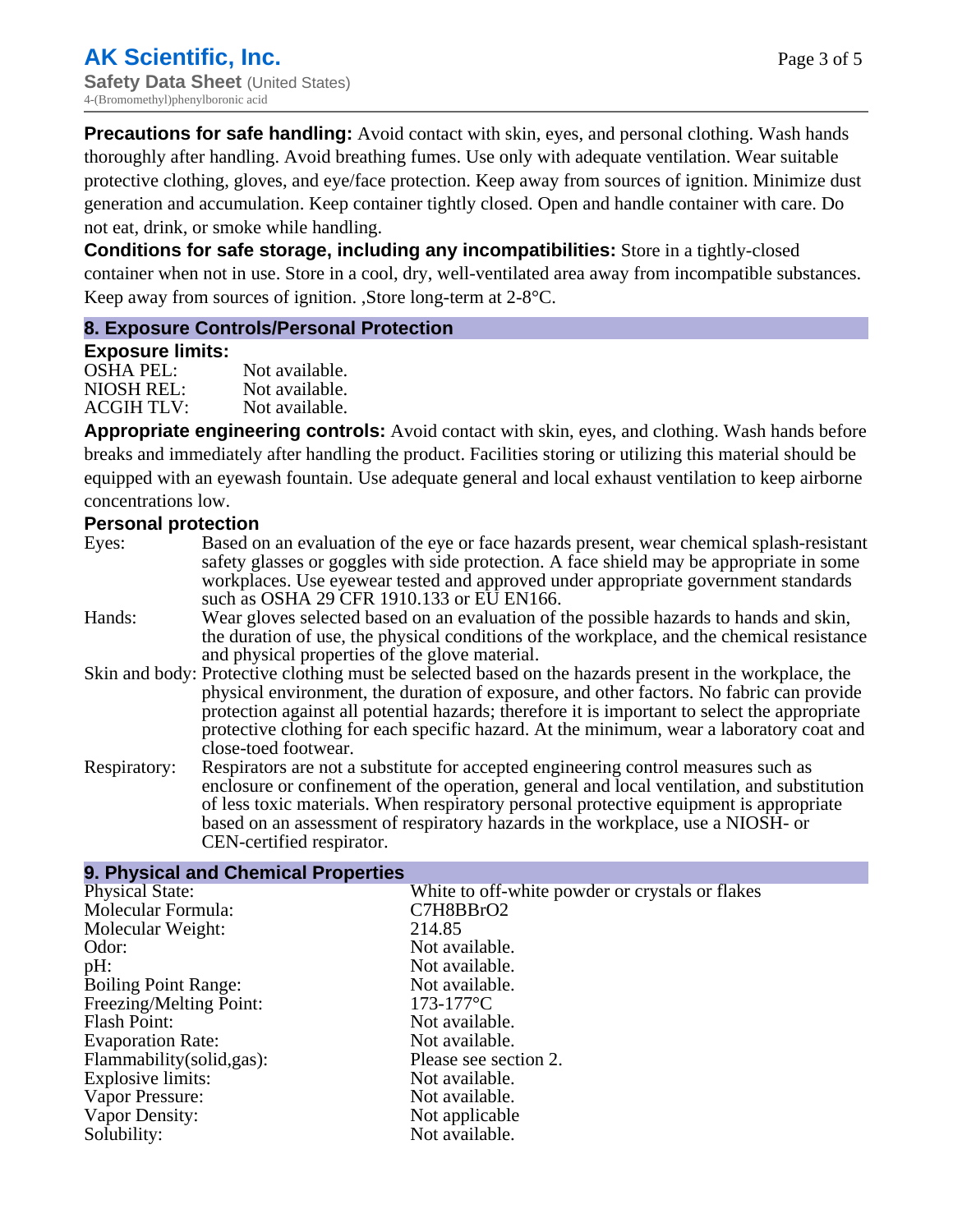| <b>Relative Density:</b>          | Not available. |
|-----------------------------------|----------------|
| Refractive Index:                 | Not available. |
| Volatility:                       | Not available. |
| <b>Auto-ignition Temperature:</b> | Not available. |
| <b>Decomposition Temperature:</b> | Not available. |
| <b>Partition Coefficient:</b>     | Not available. |

#### **10. Stability and Reactivity**

Reactivity: Not available. Possibility of hazardous reactions: Conditions to avoid: Dust generation. Incompatible materials: Strong oxidizing agents.

Iot available. ot available. Iot available. Iot available. Iot available.

Chemical stability:<br>
Stable under recommended temperatures and pressures.<br>
Possibility of hazardous reactions:<br>
Not available. Hazardous decomposition products: Carbon oxides, Boron oxides, Hydrogen bromide.

## **11. Toxicological Information**

RTECS# Not available. Acute toxicity: Not available. Routes of exposure: Inhalation,eye contact,skin contact,ingestion. Symptoms related to the physical,chemical and toxicological characteristics:

Skin contact may result in inflammation characterized by itching, scaling, reddening, blistering, pain or dryness. Eye contact may result in redness, pain or severe eye damage. Inhalation may cause irritation of the lungs and respiratory system. Overexposure may result in serious illness or death.

## **Carcinogenicity**

IARC: Not classified.<br>NTP: Not listed. Not listed. OSHA: Not listed. Acute toxic effects: Inflammation of the eye is characterized by redness, watering, and itching. Skin inflammation is characterized by itching, scaling, reddening, or, occasionally, blistering.

#### **12. Ecological Information**

Ecotoxicity: Not available. Persistence and degradability:<br>
Bioaccumulative potential:<br>
Not available.<br>
Not available. Bioaccumulative potential:<br>
Motify in soil:<br>
Motify in soil:<br>
Not available. Mobility in soil: Other adverse effects: Not available.

#### **13. Disposal Considerations**

Disposal of waste: Chemical waste generators must determine whether a discarded chemical is classified as hazardous waste. US EPA guidelines for the classification determination are listed in 40 CFR 261.3. Additionally, waste generators must consult state and local hazardous waste regulations to ensure complete and accurate classification. Observe all federal, state and local regulations when disposing of the substance.

Disposal of packaging: Do not reuse containers. Dispose of as unused product.

#### **14. Transportation Information**

#### **DOT (United States)**

UN number:<br>Proper shipping name:  $\begin{array}{ccc} & & \text{Not azmat} \\ \text{Proper a}\n\end{array}$ Proper shipping name:<br>
Transport hazard class:<br>
Not available.<br>
Not available. Transport hazard class: